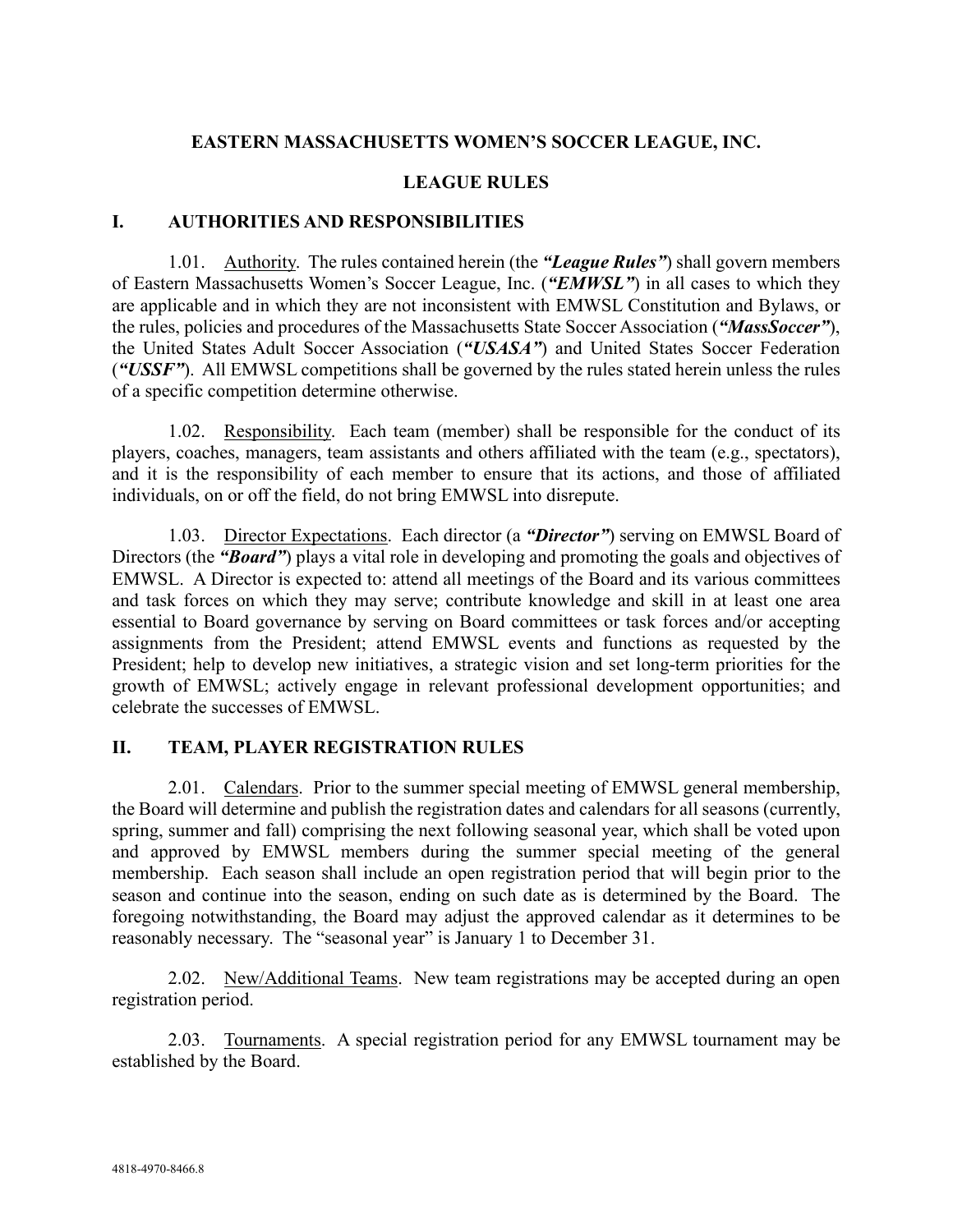2.04. Affiliation. Each team must ensure that its players, coaches, managers, and team assistants are registered with, and maintain affiliation in good standing with EMWSL, MassSoccer, USASA and USSF, including payment of all annual registration fees. A schedule of these fees shall be published by EMWSL from time to time.

2.05. Team Bond. In addition, each new or reinstated team shall post a \$100 bond that may be held in EMWSL general funds and applied towards any charges that may accrue against such team (e.g., fines). The team shall replenish the bond amount promptly after any portion thereof is so applied by EMWSL.

2.06. Registered Status. A team must comply with and satisfy in full all registration procedures to be considered registered for that season and eligible to participate in EMWSL play. A team is registered when it has submitted all required team and roster information, completed all required USSF, USASA and/or MassSoccer forms, paid the required seasonal fees and satisfied all outstanding fines or other amounts due. Required registration information includes:

(A) Team name, team manager and alternate manager names, and phone numbers and email addresses designated to receive EMWSL information. Each team is responsible for updating its team contact information on the EMWSL website or other registration system as designated by the Board from time to time;

- (B) Team colors;
- (C) Home field information; and
- (D) Roster of all players for the current season.

2.07. Rosters, Player ID's. A valid roster must have a minimum of eleven  $(11)$  eligible players. No more than thirty (30) players may be registered with a team for any season. In addition, the respective Divisional competition committees, working with the President and Vice President, may develop reserve-player guidelines to permit up to 15 additional reserve players per team. Each team must provide the referee with a copy of its official roster prior to the start of each match. Each player should have a valid and recognizable picture identification (e.g., driver's license) with them at each match for the referee to cross-reference with the team's official roster. No player may participate unless they have a picture identification (which may be the roster photo) and are on the team's official roster.

2.08. Age Restrictions. Players registering in Division I must be at least 17 years of age by the earlier of the first match in which they play or the end of open registration. For teams registering to play in all other Divisions, they may roster no more than three (3) players age 17 or 18. All other players must be at least 19 years of age by the earlier of the first match in which they play or the end of open registration.

2.09. No Dual Rostering. A player may not play on more than one EMWSL team in the same season. The foregoing limitation shall not apply to simultaneous rostering on an EMWSL team and a state select or league all-star team.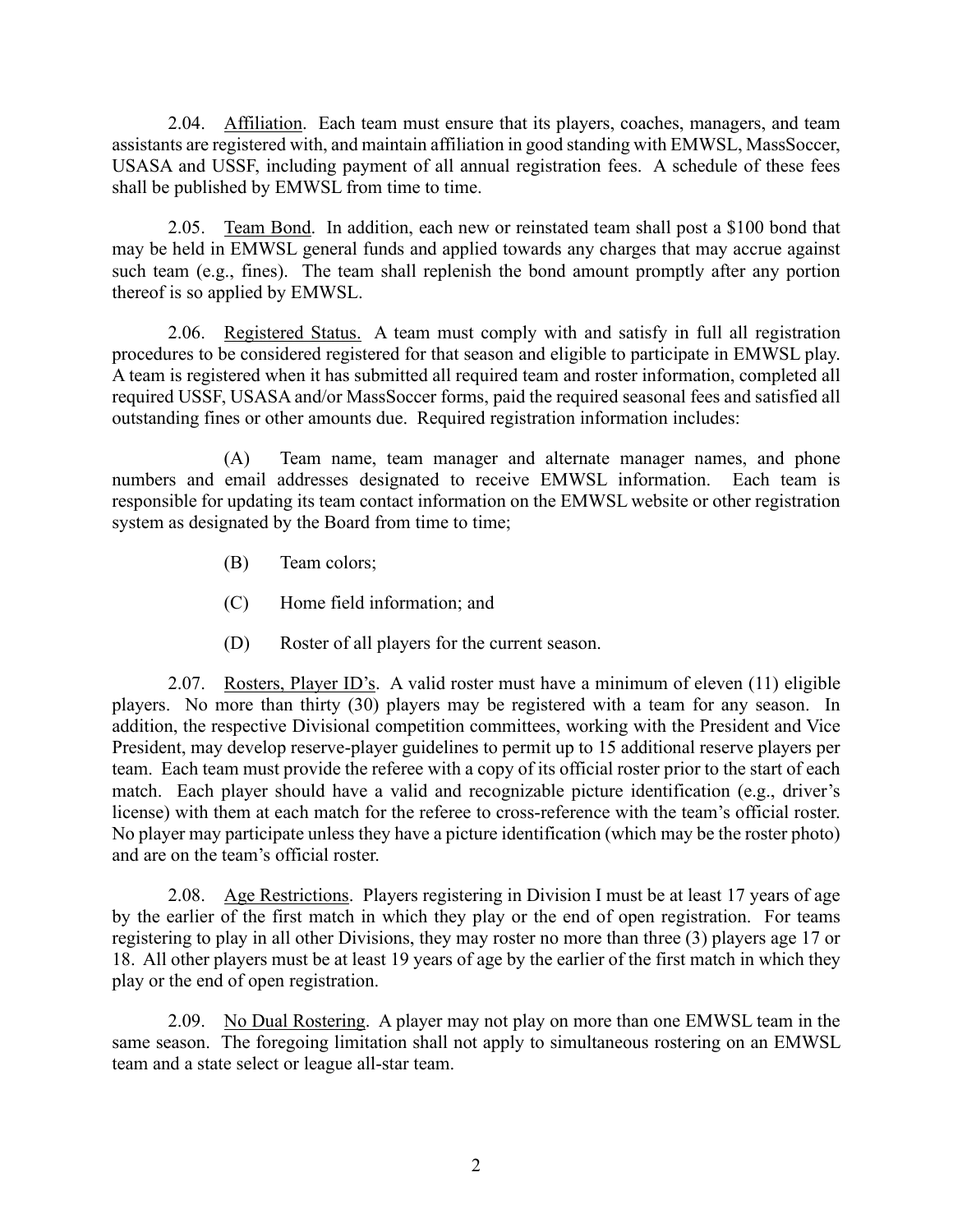2.10. Youth Players. Youth players wishing to play in EMWSL may do so only if they provide EMWSL with written consent from a parent or legal guardian and, if required, a waiver from the Massachusetts Youth Soccer Association or other applicable state youth soccer governing body having jurisdiction.

2.11. Professionals. Players registered as professionals shall not be eligible to play in EMWSL.

2.12. Ineligible Players. Any team which uses an ineligible player, including a player not then properly rostered and registered with that team, shall forfeit any game in which that player played, regardless of whether the referee or the opposing team agreed to permit the ineligible player to play, and shall pay a fine in the amount of \$100.00 for each match in which the unregistered or improperly registered player participates. Any player who is found to be an unregistered or improperly registered player two times or more will be subject to suspension or expulsion by ruling of the Disciplinary/Protest Committee (*"D/PC"*). Protests involving a player's eligibility may be submitted in writing to the Vice President, as chairperson of the D/PC as provided in Rule IX.

# **III. CHANGING TEAMS**

3.01. Changing Teams. A player may change teams within the same Division during a season only during the open registration period.

## **IV. TEAM MANAGER RESPONSIBILITIES**

Each team's manager shall be responsible for:

Ensuring that their team's contact information is current and accurate on EMWSL website;

Their team's players' eligibility;

The submission of all necessary rosters, timely payment of fees and fines, and other deliverables;

Representing their team at all meetings and communicating the business conducted to their teammates. If the designated manager is unable to attend a membership meeting, they shall identify a team member to attend as that team's representative;

Ensuring that their teammates and others affiliated with their team are familiar with and abide by these League Rules and International Football Association Board (*"IFAB"*) Laws of the Game (*"Laws"*);

Notifying their team of the date, time, and location of each match;

Presenting a valid official team roster and valid player cards (if required) or other forms of player identification for all rostered players to the referee prior to the start of each match;

Maintaining order and respect for the authority of the referee during matches; and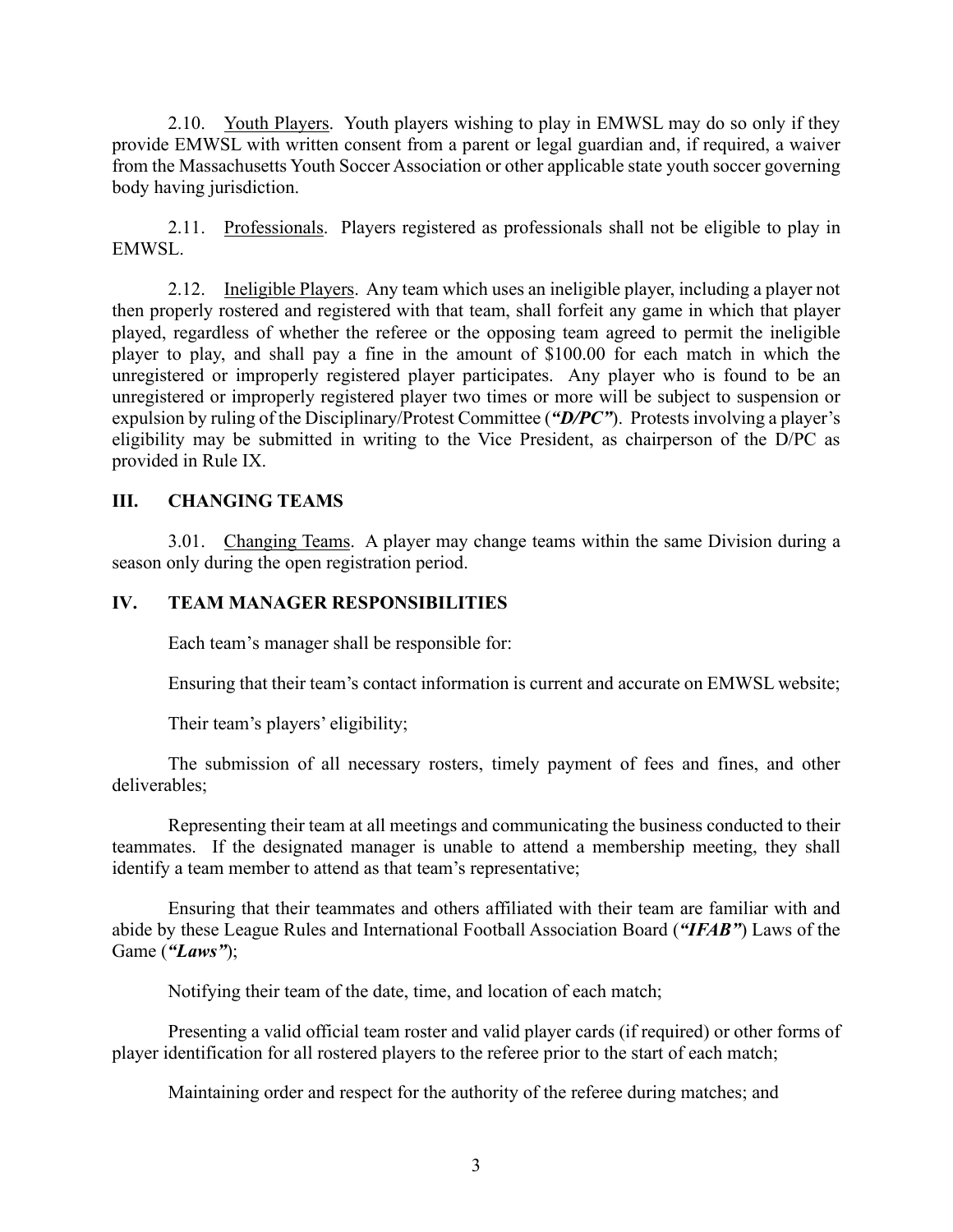Communicating or posting scores after each match as instructed by their Division director.

# **V. FIELDS**

5.01. Fields. Each team will be responsible for providing a lined field for its home matches in reasonable playing condition within regulation size limits, with corner posts (or other suitable markers) and nets and otherwise complying with USSF and EMWSL playability standards, for hosting its home matches. Fields must be located within the radius around Boston as determined by the Board from time to time. The determination of whether a field meets acceptable playability standards is reserved to the Board; *provided*, nothing herein shall limit the discretion of a referee to abandon any match due to unsafe field conditions. Any team which fails for any match to provide a field meeting acceptable playability standards, other than caused by weather or local restrictions, shall forfeit that match.

5.02. Use of Fields. A player may use a field under EMWSL jurisdiction only at times scheduled through the appropriate authority.

5.03. Rainouts. In the event of a rainout, players may not use the affected fields. Any player or team violating this Rule 5.03 shall be sanctioned, including up to suspension of such player or team for the remainder of the season, and each offending team shall be fined an amount equal to \$100.00.

5.04. Forfeits. In the event of a forfeit, players may play a friendly (scrimmage) on the field during the time allotted for their scheduled match. The referee shall not be expected to stay and officiate for any friendly.

# **VI. DIVISIONAL PLACEMENTS; PROMOTION/RELEGATION; STANDINGS**

6.01. Placements. Teams shall be placed in relatively competitive Divisions each season, to ensure a positive experience for all players. Actual placements shall be determined and made seasonally by the Board, through its various Divisional competition committees. Geographic factors may be considered, to minimize undue travel burdens for players, coaches, and managers.

6.02. Division 1 Summer. First Division placements for the summer season shall be determined in advance of the start of the summer season by the Division director in collaboration with the President and the affected team managers.

6.03. Submission of Scores. Both teams are responsible for submitting match scores to the person designated by the President as soon as possible after the completion of a match.

6.04. Promotion, Relegation. At the end of each spring and fall season, the Board, acting through its various Divisional competition committees, shall have discretion in relegating and promoting teams and, without limiting such discretion, may consider geography.

6.05. Standings. Standings will be determined each season, utilizing a point system of 3 points for a win, 1 point for a draw, and 0 points for a loss. Forfeits will carry a one-point penalty (reduction) for standings purposes and, unless otherwise specifically provided in these League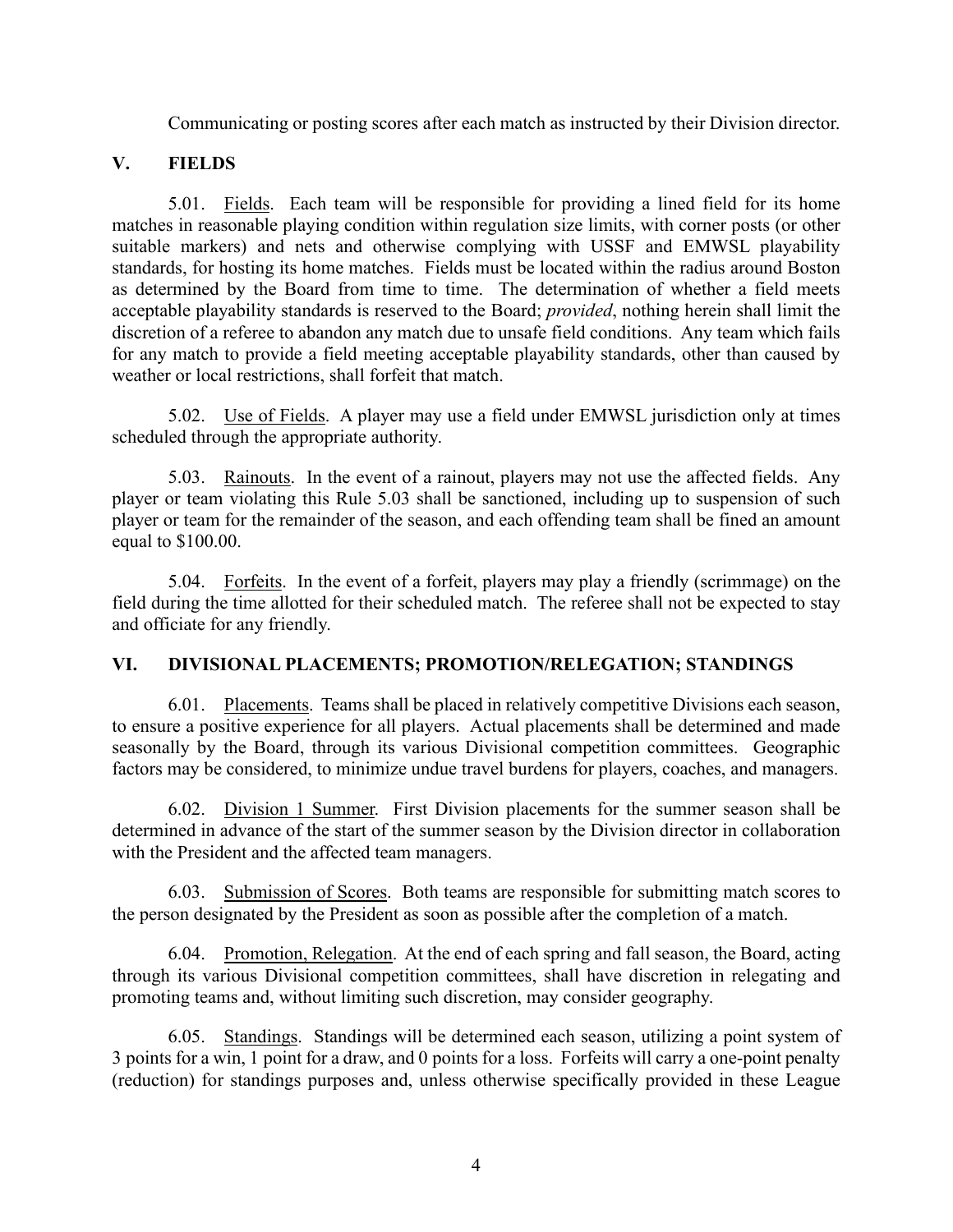Rules, will be reported as a 0-3 loss for the forfeiting team and a 3-0 win for the non-forfeiting team.

6.06. Tie Breakers. When two teams in the same Division have an equal number of points, final standings will be determined as follows:

- (A) Most points in head-to-head play;
- (B) Aggregate goal differential in head-to-head play;

(C) Goal differential for the season. Goal differential is computed by subtracting all goals scored against the team from all goals scored by the team, with a maximum goal differential of 5 goals included for each of match. Only scores against teams in the same Division are considered and no more than five goals scored or allowed are considered;

- (D) Most wins;
- (E) Most shutouts; and
- (F) Fewest goals allowed.

These guidelines shall be used to the extent possible in determining standings for competitions occurring when only partial season standings are available.

6.07. Post-Season Playoffs. Qualifying teams will participate in post-season playoffs following completion of the regular summer season. The format and qualifying standards for these summer season playoffs will be determined for each Division by the respective Division directors in collaboration with the President, Vice President, and the affected teams' managers.

## **VII. PLAYING RULES**

The playing rules shall be those promulgated by the IFAB, with the following exceptions:

7.01. Roster Limits. Team rosters are limited as provided in Rule 2.07.

7.02. Minimum Number of Players. A match may kick off if both teams have at least seven (7) eligible players. The referee may abandon the match if, 15 minutes after the designated start time, either team has fewer than seven (7) players. Once kicked off, a match shall be abandoned by the referee if either team has fewer than seven (7) players able to play.

7.03. Leaving the Field. Players may leave the field (for substitution or otherwise) at the closest boundary point, upon the referee's approval.

7.04. Uniform Numbering. Uniform jerseys must have permanent, readily visible numbers affixed to the back of the jersey. Additional numbers of a different size may be added to the front or to the shorts and must match the number on the back of the jersey. Permanent markers or tape are not considered a legitimate number. A uniform jersey may have any length sleeve or be sleeveless, *provided*, that the torso of all players' jerseys is uniform.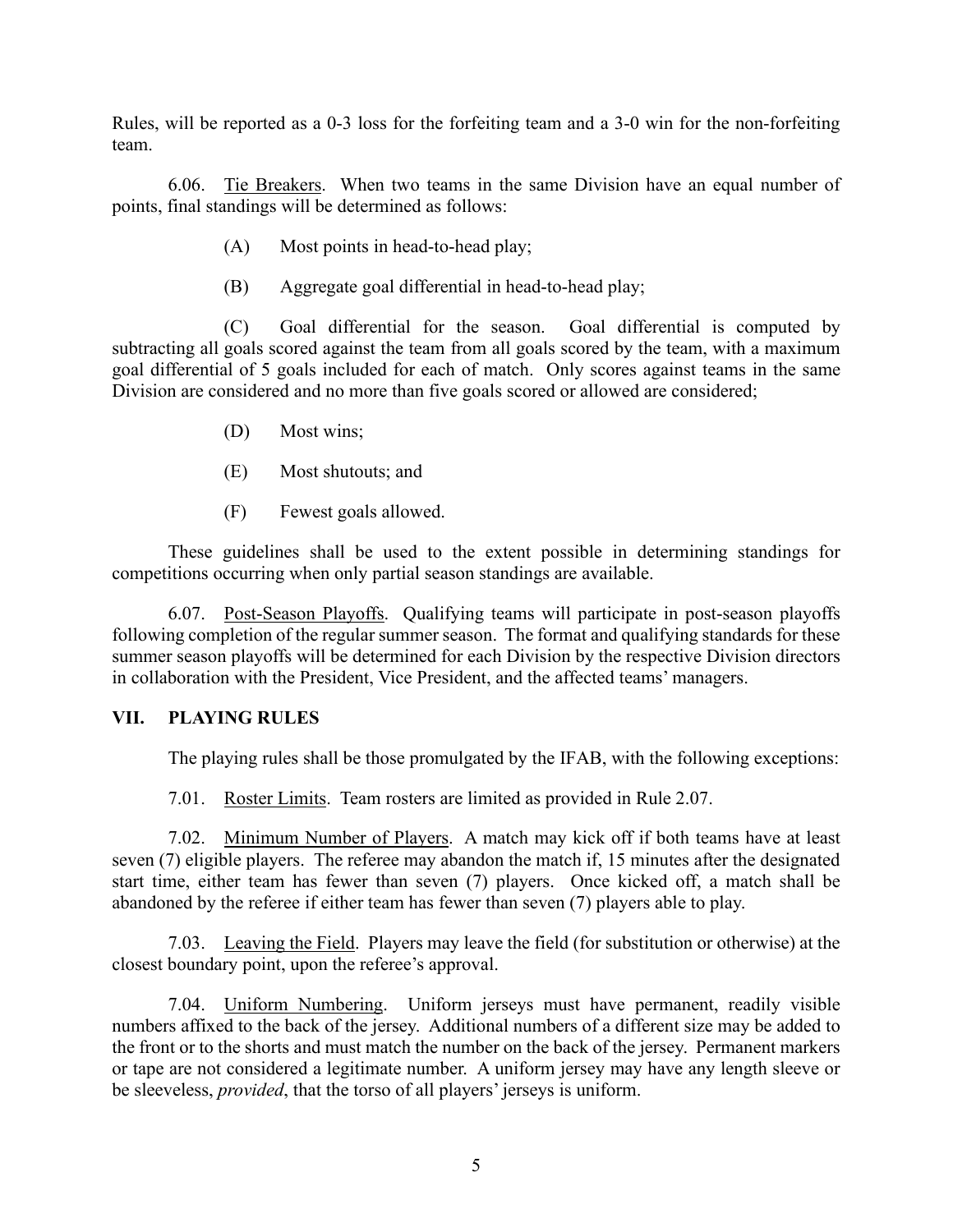7.05. Uniform Conflicts. In the event of a uniform color conflict, the home team shall change uniforms, which may include wearing pinnies. If after the season's schedule is published, a team changes its uniform colors, that team is responsible for avoiding color conflicts, regardless of whether it is the home team.

7.06. Knee Braces. Players wearing knee braces shall cover them so that no metal surfaces are exposed.

7.07. Regulation Time; Overtime. Regulation matches shall consist of two 45-minute halves, unless otherwise agreed upon by both team managers and the referee before the start of the match. There will be no overtime period except in championship or knock-out tournament matches.

7.08. Start of Matches. Summer matches shall kick off (a) at non-lighted fields generally at 6:30 p.m. or such later time as may be established by the appropriate Divisional competition committee; and (b) at lighted fields, no later than two (2) hours prior to the lights going off. Fall matches shall kick off (a) at non-lighted fields, no later than 3:00 p.m., and (b) at lighted fields, no later than two (2) hours prior to the lights going off.

7.09. Substitutions. Substitutions will follow IFAB rules, except that a player may be substituted and then may return to the match any number of times.

7.10. Slide Tackles. For all play below Division 1, slide tackles (defined as a tackle in which a player deliberately leaves their feet to slide along the ground in an attempt take the ball away from an opposing player) may be prohibited by determination of the appropriate Divisional competition committee. In the event of a prohibited slide tackle, the match will be restarted with a direct free kick by the opposing team from the point of the infraction.

7.11. Abandoned Match. If a match is abandoned by the referee prior to completion of one full half, then the match will be considered cancelled under Rule 8.03 and rescheduled as provided therein. If a match is abandoned by the referee after completion of one full half, then the score at that time shall stand as the final score.

7.12. No Protest for Officiating Concerns. It shall not be a basis to protest a match outcome to assert a failure by the referee to properly interpret the Laws regardless whether, if true, the outcome of the match thereby was, or may have been materially affected.

7.13. EMWSL Tournaments. In the event EMWSL organizes and holds a tournament, the rules of eligibility and play for such tournament rules will be determined by the Board, acting through a tournament committee appointed for that purpose, and provided to all teams taking part in that tournament,

# **VIII. PLAYING THE SCHEDULE; POSTPONEMENTS; FORFEITURES**

8.01. Official Schedule. The EMWSL website is the official posting of the regular season and playoff matches schedules (including field assignments and maps). This official schedule is subject to change without prior notice to any team and each team is responsible for checking the schedule in advance of each match for changes, and failure to do so will not be an excuse.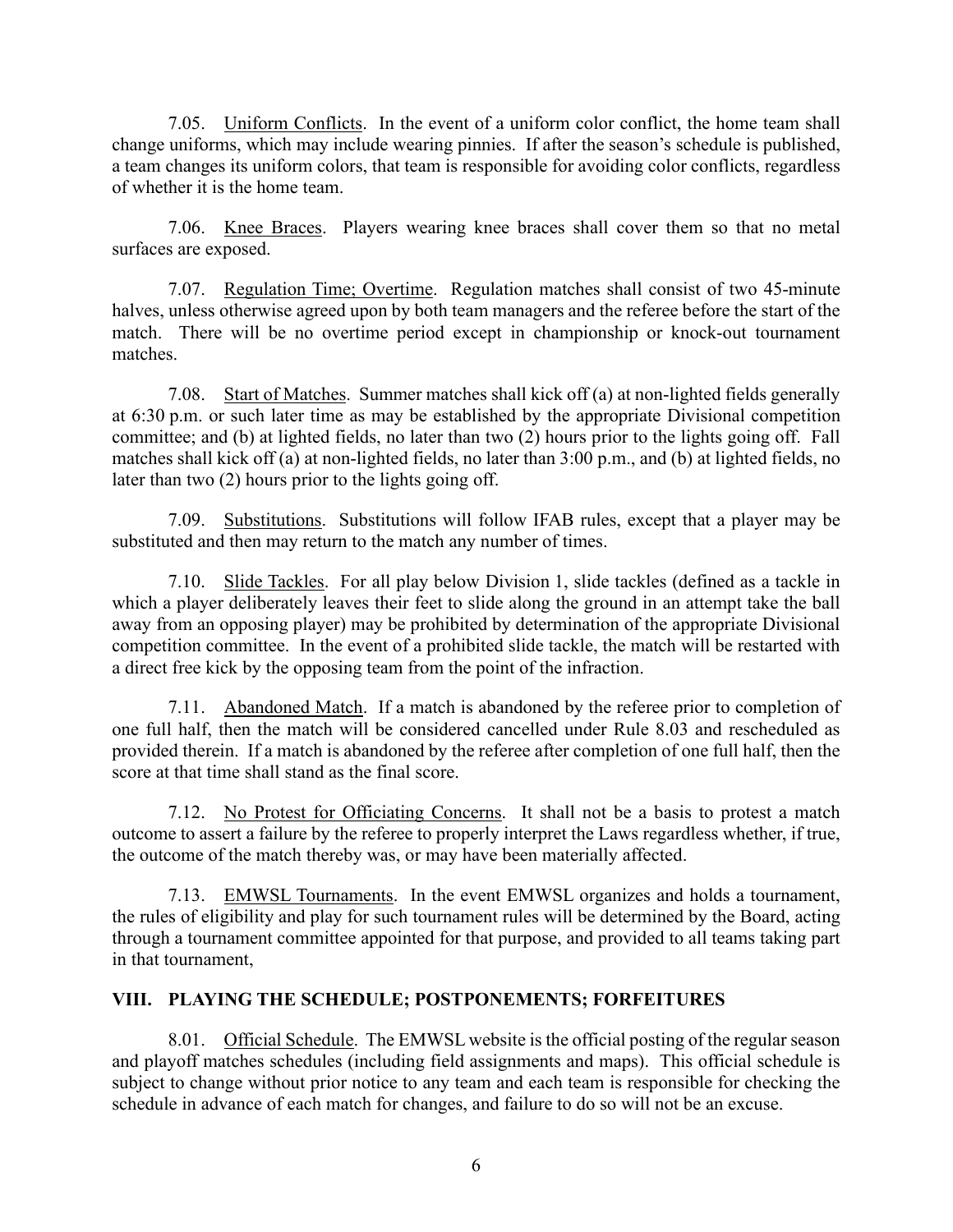8.02. Playing the Schedule. All regular season matches must be played on the scheduled day/time and at the scheduled field, unless postponed as provided below.

(A) In order to postpone a match voluntarily, the initiating (postponing) team's manager or their designated representative must send an email of the postponement at least twentyfour (24) hours prior to the scheduled match to the opposing team manager, the Division director and the assigned referee, including a reasonably detailed description of the reasons for such postponement. The postponing team's manager remains responsible for following up and ensuring the notification was so received by all involved.

(B) A match so postponed shall be rescheduled by the teams' managers, in consultation with the Division director and referee assignor, and played on a date prior to the close of the current season; no match may be made up after the season ends. Each affected team shall use all reasonable efforts so to reschedule and play such postponed match. If such postponed match is not so rescheduled and played, it will be considered a forfeit by the team which initiated the postponement. The opposing team, if it fails to exercise reasonable effort to accommodate such rescheduling, may be assigned a forfeit for such failure, as determined by the Division director. If, despite both team's efforts, the match is not rescheduled and played prior to the end of the season, it will be recorded as a double forfeit.

(C) If the postponing team's manager, or designated representative, fails so to notify the opposing team captain, the Division director and the assigned referee within the timeframe in Rule 8.02(A), then the postponing team shall forfeit the match.

8.03. Weather-Related Cancellations. Weather-related cancellations shall be made by the assigned referee at the field at the time of the affected match's kickoff. In extreme situations, the Division director, in their discretion, may prospectively cancel matches due to weather-related or other extreme conditions, and will notify each affected team's manager of such cancellation. Matches cancelled or abandoned for weather-related reasons will be considered as jointly postponed by the affected teams under Rule 8.02 and cooperatively rescheduled by the affected teams' managers, in consultation with the Division director and referee assignor; *provided*, if the league schedule includes a prospective rainout date, the match will be rescheduled for that date. No refunds will be made because of any rainouts or other weather-related cancellations that are not rescheduled. Any team failing to show for a regular season match due to weather-related or other conditions not covered by this paragraph shall forfeit the match. For clarity: If at the time the match is cancelled by the referee, either team has fewer than the minimum number of players to start a match, such team shall be assessed a forfeit under Rule 8.04.

8.04. Too-Few Players Before Kickoff. If a team has fielded fewer than seven (7) players ready to play at the time scheduled for a match kickoff, the referee will allow up to fifteen (15) minutes after the scheduled start time for the team to field the minimum number of players (7). In allowing such additional time, the referee may, in their discretion, shorten both halves equally as needed to end the match at the appointed time. If at the end of such additional time, a team has fielded fewer than seven (7) players ready to play, then such team shall forfeit the match and, in lieu of the forfeiture fine provided in Rule 8.09(A), shall be fined an amount equal to the total payment due to referee(s) assigned to the match.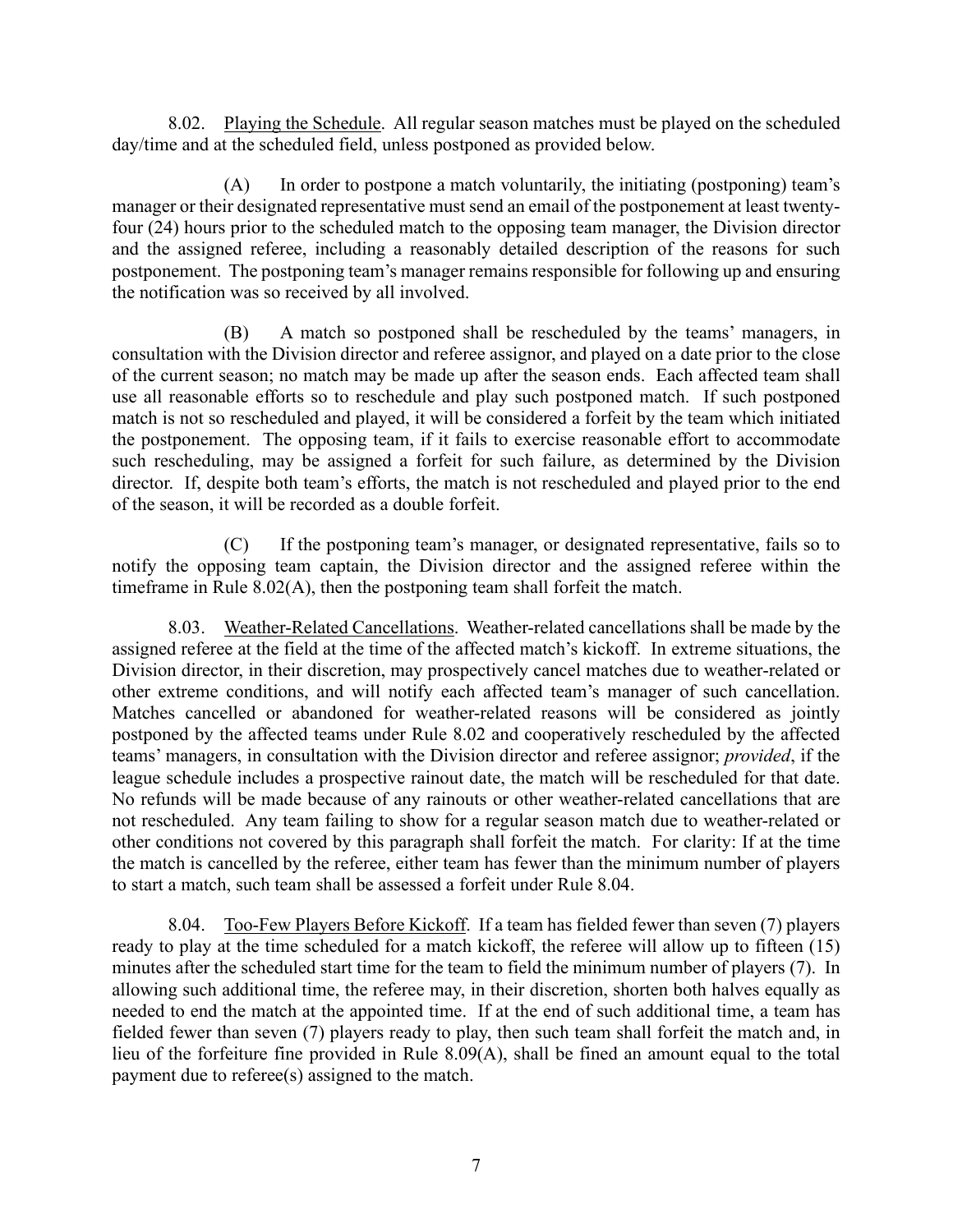8.05. Too-Few Players After Kickoff. If neither team has fielded seven (7) players ready to play at the time scheduled for a match kickoff, the referee will allow up to fifteen (15) minutes after the scheduled start time for both teams to field the minimum number of players (7). In allowing such additional time, the referee may, in their discretion, shorten both halves proportionally and equally as needed to end the match at the appointed time. If at the end of such additional time, one team has fielded at least seven (7) players ready to play but the other team has not, then such other team shall forfeit the match and, in addition to the forfeiture fine provided in Rule 8.09(A), shall be fined an additional amount equal to the total payment due to referee(s) assigned to the match. If, however, at the end of such additional time, neither team has fielded seven (7) players ready to play, the match will be recorded as a double-forfeit and, in addition to the forfeiture fine provided in Rule 8.09(A), each team shall be fined an amount equal to one-half of the total payment due to referee(s) assigned to the match.

8.06. Referee No-Show. If the assigned referee is not present at the time scheduled for a match kickoff, both teams may agree upon a substitute referee, if one qualified is available. If no qualified replacement referee is available, or if both teams cannot agree upon a replacement referee, the teams shall wait up to 15 minutes for the assigned referee. If the assigned referee has not appeared within the stated time, both team managers shall so notify the Division director and the referee assignor, and the match shall be rescheduled in consultation with the Division director and the referee assignor. For clarity: In the event that the situations described in Rule 8.04 or 8.05 above occur simultaneously with the situation described in this Rule 8.06, then this Rule 8.06 takes precedence.

8.07. Rescheduling Priorities. Due to limited field and referee availability and to control costs, rained-out matches will take rescheduling precedence over other, voluntarily postponed matches. The Board may consider these factors in granting waivers of any otherwise applicable fines for failing to reschedule postponed matches.

8.08. Playoff Participation. Any team that fails to field a minimum roster for, and participate in a playoff match, or that withdraws during the playoffs, shall forfeit the affected match and may be subject to further penalties as may be imposed at the discretion of the Board. The foregoing notwithstanding, any team participating in a summer season in which there are scheduled playoffs may opt-out of participating in the playoffs by written notice from the team manager given to the President and the Division director not later than July 15<sup>th</sup> of that season; and in such event, no fine or other penalty will be assessed to such team.

# 8.09. Forfeiture Sanctions.

(A) The match score for any forfeit assessed under these League Rules will be recorded as a 3-0 win for the non-forfeiting team and the forfeiting team will lose one point in the standings. For clarity, for any match where a double forfeit is assessed, the match score will be recorded as a 3-0 loss for both teams and each team will lose one point in the standings. In addition, and unless otherwise expressly provided herein, the forfeiting team(s) shall be fined an amount equal to \$50.00.

(B) In addition, any team that requests the cancellation of, or otherwise forfeits two (2) matches in a season (for reasons other than play in a sanctioned tournament) is subject to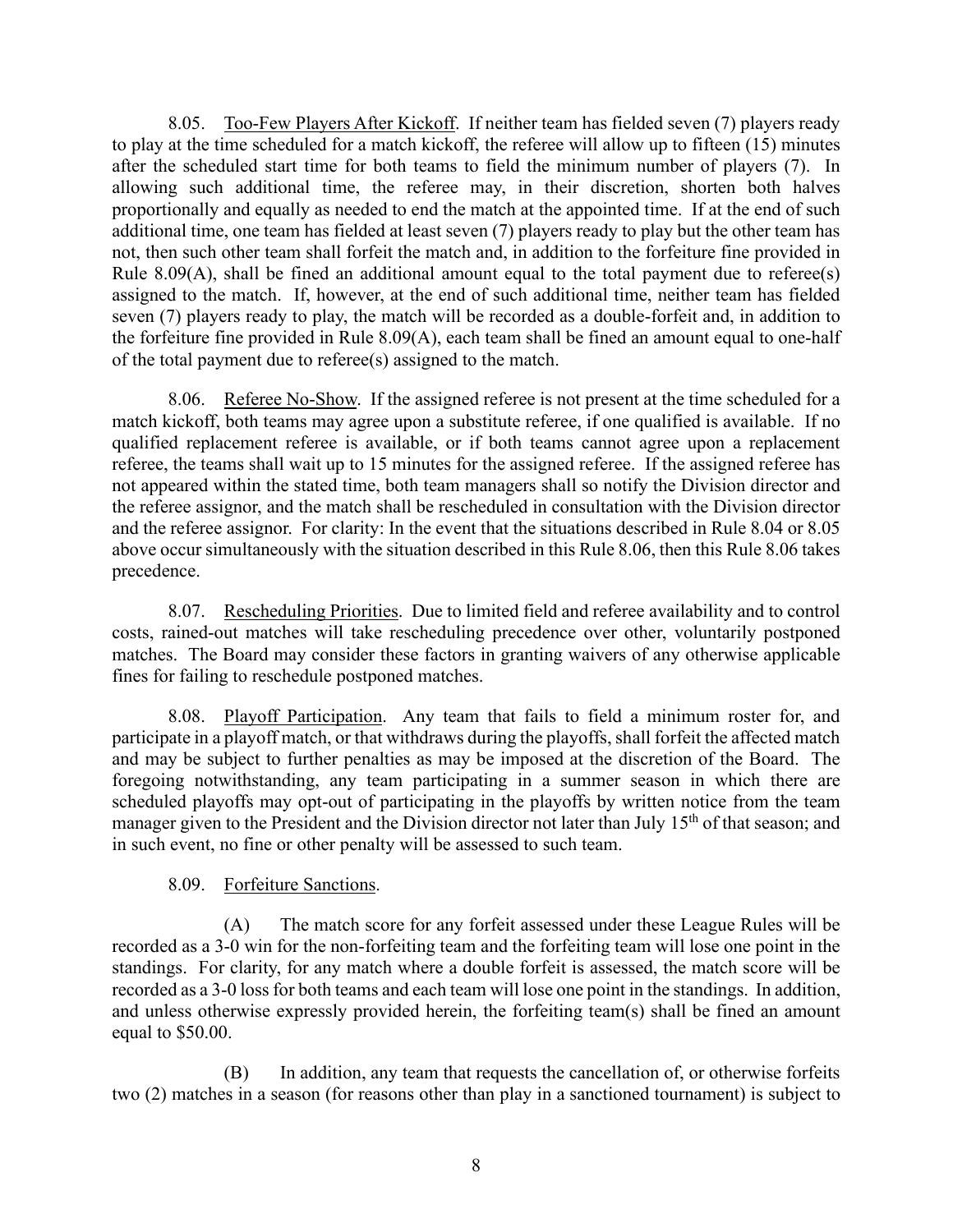sanctions determined by the President in consultation with the Division director, including disqualification from all or a portion of the remainder of the season, with no refund of registration fees. Any team so disqualified shall be considered in Bad Standing. The decision of disqualification may be appealed to the D/PC within five (5) days after rendering and only upon a showing of good cause.

# **IX. PROTESTS, GRIEVANCES AND APPEALS PROCEDURES**

9.01. Purpose. The purposes of the EMWSL Protest, Grievance and Appeals Procedures are (i) to promote and ensure uniformity and consistency in the application of the rules and procedures of EMWSL, MassSoccer, USASA, USSF and FIFA/IFAB; and (ii) to control and mitigate unacceptable, unsporting and unfair behavior on the part of players, coaches, managers, team officials, administrators, fans and supporters; all in order to better promote the sport of soccer. All questions relating to the qualification of competitors, interpretation of the rules, and disputes, protests or grievances shall be referred to the D/PC. The decisions of the D/PC shall be binding on all parties unless appealed to and overturned by a higher authority.

## 9.02. Definitions.

(A) An *"Appeal"* arises because of an adverse decision from a Protest or Grievance hearing, administrative action, disciplinary hearing, or lower level appeal. Only those parties to the original action, who are adversely impacted by such decisions, shall be allowed to appeal.

(B) A *"Disciplinary Hearing"* results from allegations of misconduct. Such misconduct must be a violation of a published rule, regulation or procedure, or match related violent behavior and misconduct.

(C) A *"Disciplinary Action"* may be rendered by the D/PC from a Preliminary Decision or upon the completion of a Disciplinary Hearing. This action may include censure; fines as adopted by EMWSL, MassSoccer or its affiliates; suspensions; institution of probation stipulations; prohibition of participation in specific EMWSL or MassSoccer sanctioned activities; and removal from office or official position.

(D) A *"Grievance"* is any complaint, which is not a Protest or an Appeal, involving actions, omissions or circumstances that (in the opinion of the complainant) comprise a violation of one or more provisions of the constitutions, bylaws, or rules and/or procedures of EMWSL, MassSoccer, USASA or USSF. A Grievance may not allege violations of IFAB Laws of the Game or matters of referee judgment.

(E) A *"Preliminary Decision"* is taken by the D/PC after its receipt of a properly submitted Protest or Grievance; or upon any other matter the D/PC deems appropriate, including its rendering of a decision in an administrative or disciplinary action. If a Preliminary Decision is reached, the party defending the action shall have the right to request a Disciplinary Hearing. After receipt of a written request for a Disciplinary Hearing, the chair of the D/PC shall promptly schedule the hearing. If the chair receives no request for a Disciplinary Hearing within ten (10) days after the defending party's receipt of the Preliminary Decision, then the Preliminary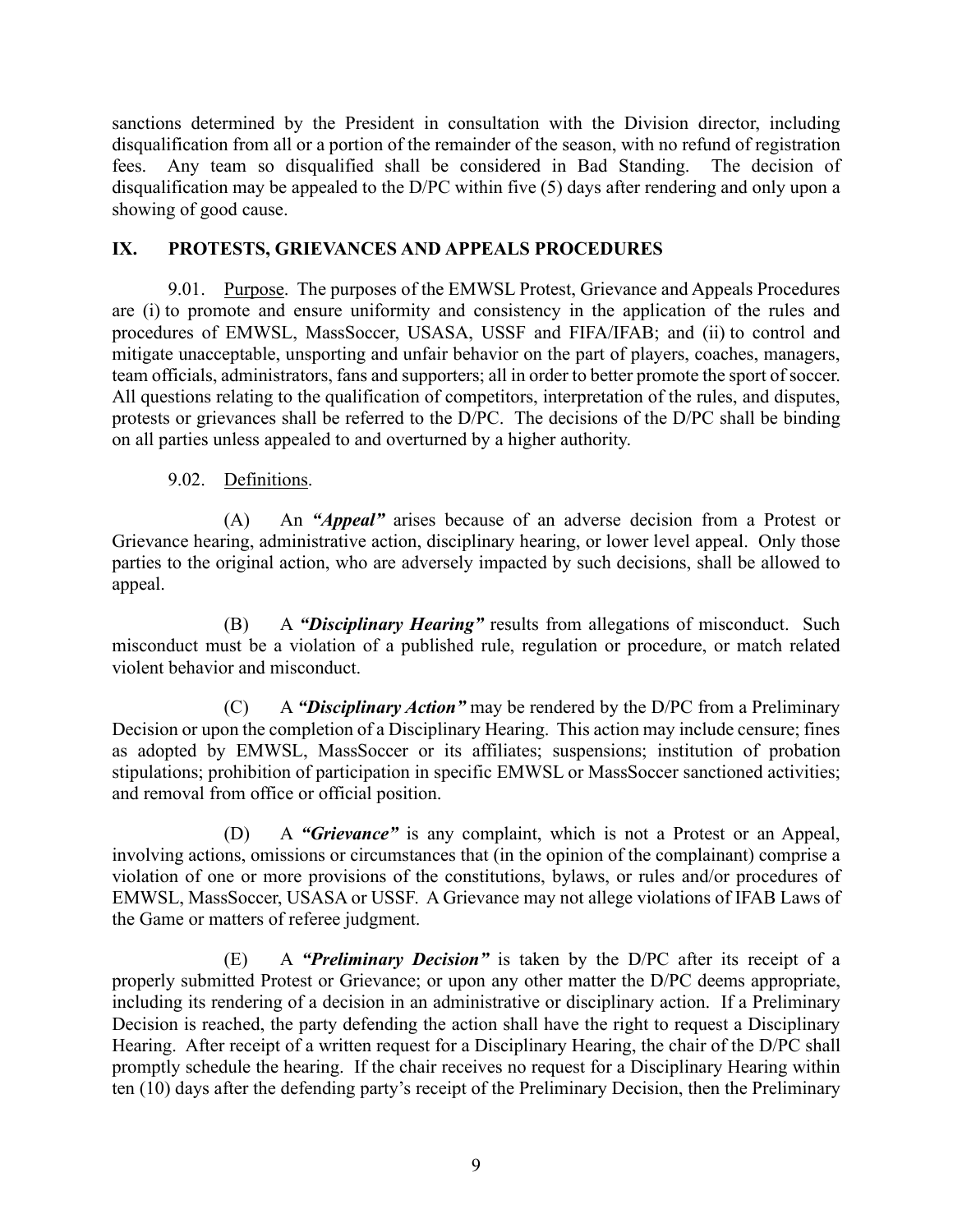Decision is final. All notifications and requests for Disciplinary Hearings must be made in accordance with EMWSL's notification requirements.

(F) A *"Protest"* is related to a specific match and is filed by the manager (or designee) of the affected team. For clarity: Only those teams involved in a match are permitted to protest a match result; third parties cannot file protests on a specific match.

# 9.03. Lines of Jurisdiction.

(A) The lines of jurisdiction on Protests, Grievances and Appeals, except in the instance of assault or abuse of a referee or as modified in playoff competition, shall be as follows:

- (1) EMWSL D/PC;
- (2) MassSoccer; and
- (3) USSF Appeals Committee.
- (B) The line of jurisdiction on Assault of Referee shall be as follows:
	- (1) MassSoccer; and
	- (2) USSF Appeals Committee.
- (C) The line of jurisdiction on Abuse of Referee shall be as follows:
	- (1) EMWSL D/PC or MassSoccer;
	- (2) MassSoccer; and
	- (3) USSF Appeals Committee.

(D) A request for reinstatement following a suspension of a player or coach shall be as follows:

- (1) MassSoccer, unless referred to the D/PC;
- (2) MassSoccer, if referred to D/PC; and
- (3) USSF Appeals Committee.

(E) All decisions at all levels of the Protest, Grievance and Appeal processes shall stand and be in full force and effect until changed by a higher authority and communicated to all the affected parties in writing.

(F) All lower levels of Protest, Grievance and Appeal processes must be exhausted before a higher level will hear the matter.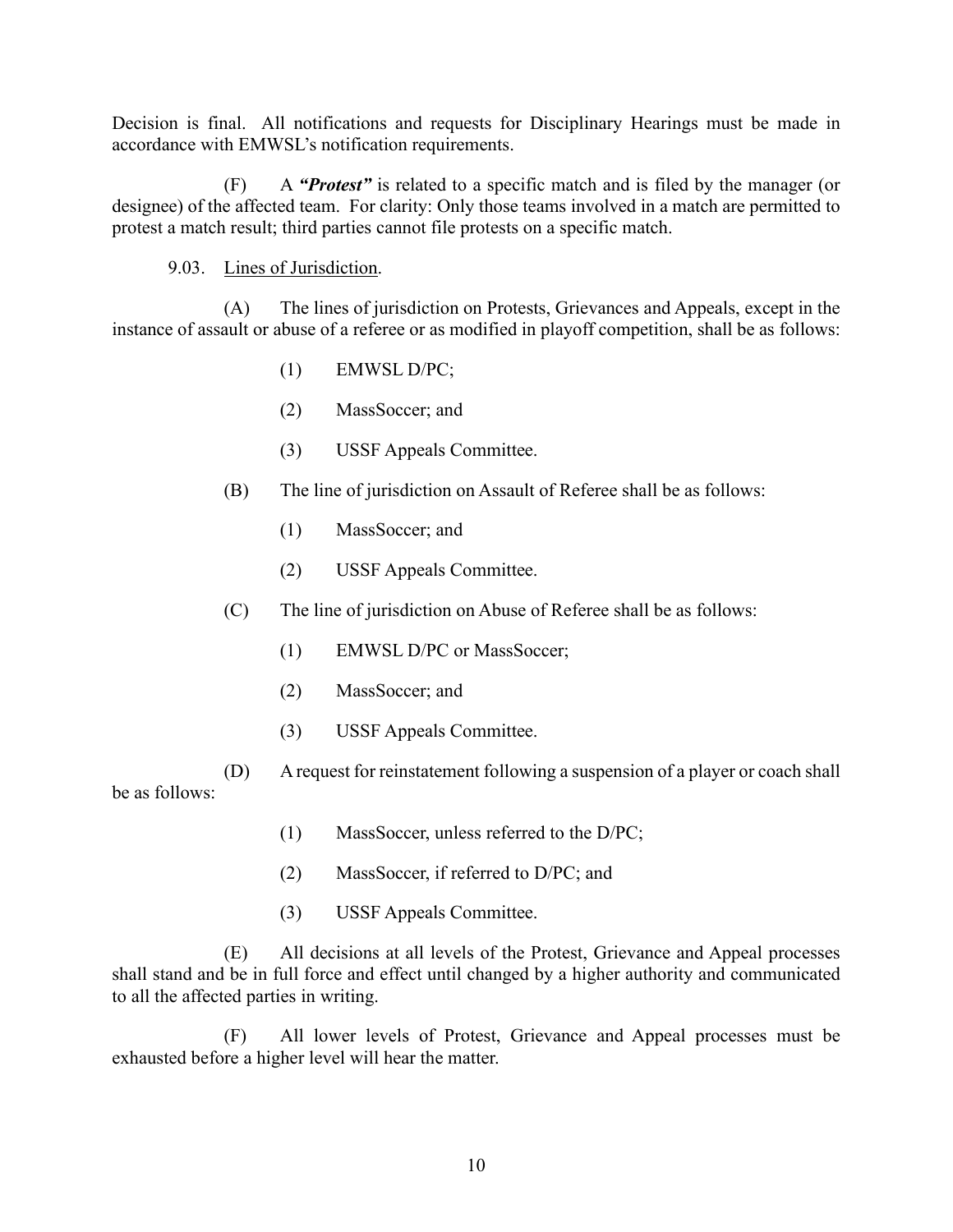(G) At all levels of the Protest, Grievance and Appeal processes, if a decision is not reached within thirty (30) days following receipt of the aggrieved party's Protest, Grievance and Appeal, the aggrieved party may submit the Protest, Grievance and Appeal to the next higher level with no additional fee.

(H) No player, coach, team official, referee, fan or supporter, or their representative may invoke the aid of the courts of any State or of the United States without first exhausting all available remedies within the appropriate soccer organizations as set forth under the lines of authority herein. Any person or group action through the court system without exhausting the administrative remedies listed herein or in the MassSoccer, USASA or USSF rules is subject to the following:

(1) Each person or group is automatically suspended from all soccer activities and forfeit any Protest, Grievance and Appeal rights. The party may petition MassSoccer for reinstatement upon conclusion of the action.

(2) Each person or group is liable to MassSoccer for all expenses incurred by MassSoccer and those of its officers, directors, or administrators, in defending the action, including:

- (a) Court costs;
- (b) Attorneys' fees;
- (c) Cost of litigation, including depositions, expert witness fees,

etc.;

(d) Reasonable compensation for time spent by MassSoccer administrators and employees in responding to and defending against allegations in the action, including responses to discovery and court appearances;

(e) Travel expenses; and

(f) Expenses for holding special MassSoccer meetings necessitated by the court action.

9.04. Fees for Protests, Hearings, Grievances and Appeals.

(A) The Protest, Grievance and Appeal fees to the D/PC shall be \$25.00.

(B) When any hearing is requested of EMWSL for any other matter not specified herein, a non-refundable fee of \$25.00 shall be paid to EMWSL and provided to the D/PC chair.

(C) All fees must be submitted in the form of cash, certified check, cashier's check, or money order made payable to EMWSL.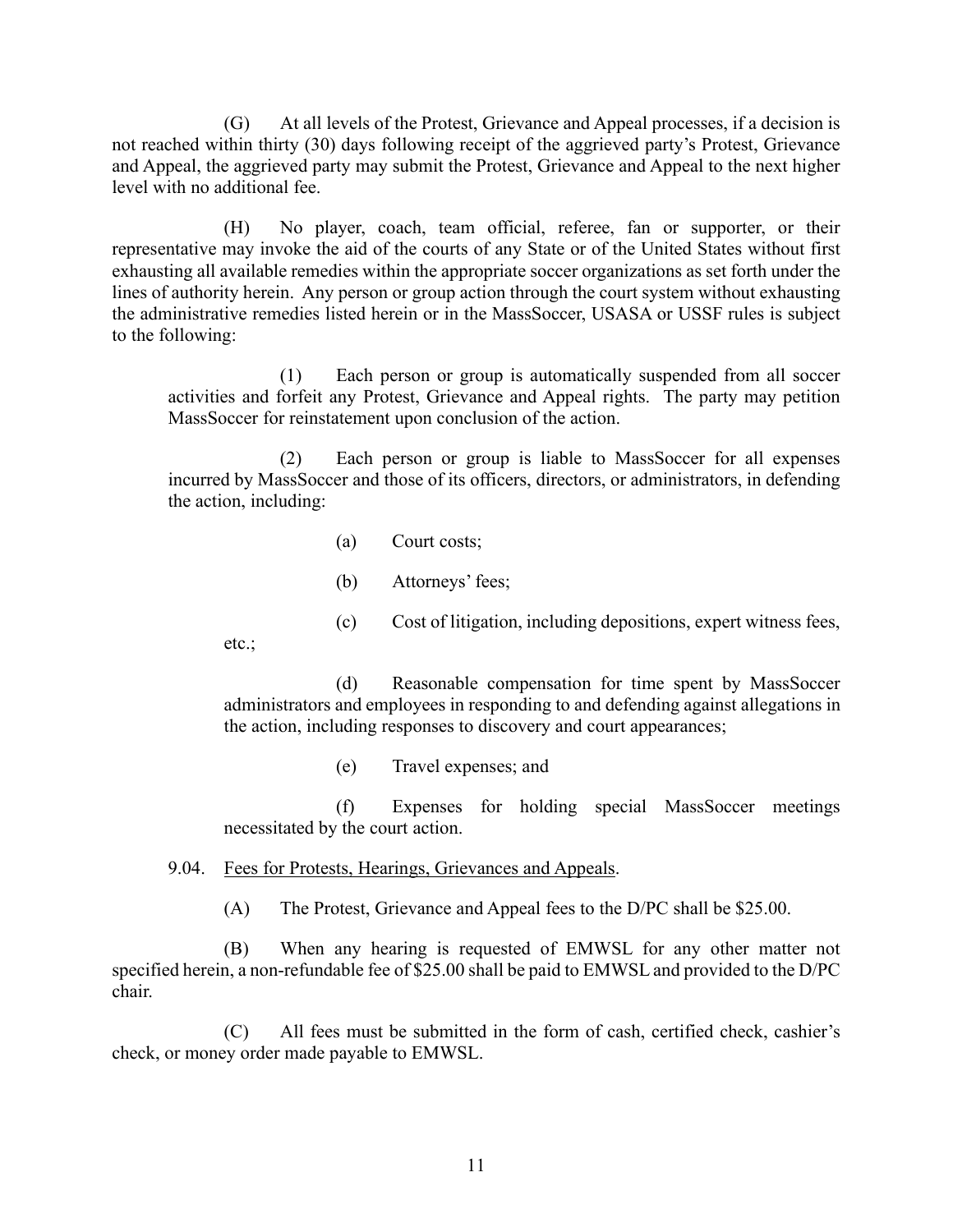(D) If a Protest, Grievance or Appeal is completely successful, then the fee submitted will be returned only after the time for additional Appeal has passed.

# 9.05. Notification Requirements.

(A) Notice involving any matter relating to a Protest, Grievance or Appeal must be in writing addressed (i) to the D/PC at the committee's notice address published, and (ii) to any other party, to the record address for such party, in each case as may be published and in effect from time to time on the EMWSL website (or to such other address that the receiving party may designate from time to time in accordance with this paragraph). Notices shall be made by personal delivery, nationally recognized overnight courier (with all fees prepaid), facsimile or email (with confirmation of transmission), or certified or registered mail (in each case, return receipt requested, postage prepaid). A notice is effective only upon receipt by the receiving party and if the party giving the notice has complied with the requirements of this paragraph.

# 9.06. Protest Procedures.

(A) There is only one acceptable cause for protesting a match: A team plays the match using an unregistered, ineligible, suspended, or expelled player.

(B) The Division director will investigate the circumstances of the protested match and make an initial determination to either uphold or deny the protest. Such decision may be appealed to the D/PC.

(C) To be valid and eligible for consideration, a Protest filed with the D/PC must satisfy the following requirements:

(1) A Protest notice must be sent the D/PC (with a copy, not constituting a notice, to the Division director) as provided in Section 9.05(A) within forty-eight (48) hours of the completion of the match being protested.

(2) The applicable Protest fee must be paid with the Protest notice; and

(3) Two (2) written copies describing the grounds upon which the Protest is lodged must be submitted with the Protest notice, clearly stating the following:

(a) Name, address, phone number and team affiliation of the complainant;

(b) The date, time, and field location of the match;

(c) The rule or rules that are alleged to have been violated and a description the alleged violation;

(d) The final match score;

(e) The name of the opposing team, and coach or manager present;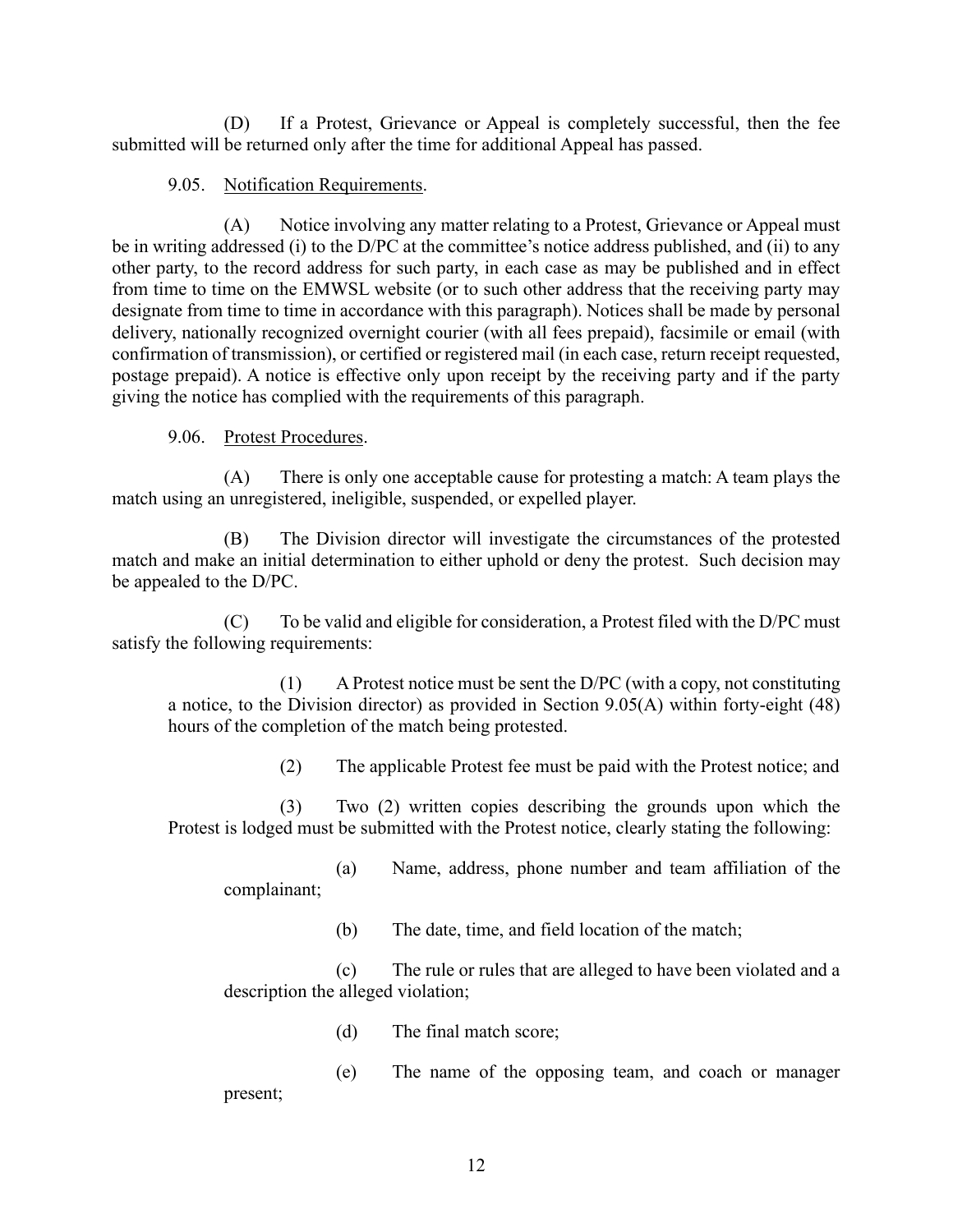(f) Names of, and descriptions of any information to be provided by witnesses; and

(g) The name(s) of the referee(s).

9.07. Grievance Procedure. To be valid and eligible for consideration, Grievance filed with the D/PC must include the following:

(A) The Grievance fee; and

(B) Two (2) written copies describing the grounds upon which the Grievance is lodged clearly stating the following:

(1) Name, address, phone number and team affiliation of the complainant;

(2) The rule or rules that are alleged to have been violated and a description of the alleged violation;

(3) The team, player, coach, team official or other individual(s) alleged to have violated the rule(s);

(4) Names of, and descriptions of any information to be provided by witnesses; and

(5) All other pertinent facts.

9.08. Hearing Procedures.

(A) General.

(1) No Conflict of Interest. Members of any committee hearing a Protest, Grievance, Appeal, or other disciplinary hearing, including the D/PD (the *"Hearing Committee"*) shall be composed of persons having no conflict of interest in the matters being heard and having no association with the principal parties in the matters. No person may adjudicate a matter at more than one level.

(2) Record of Hearing. The chair of the Hearing Committee shall appoint one committee member to make a record (minutes) of the proceedings.

(3) Types of Hearings:

(a) Open Hearings. Open hearings shall be held with the principal parties, witnesses for both sides, and all necessary evidence, appearing before the members of the Hearing Committee. Testimony from witnesses need not be taken in the presence of other witnesses, but the principal parties shall be present for all proceedings except the deliberations of the Hearing Committee.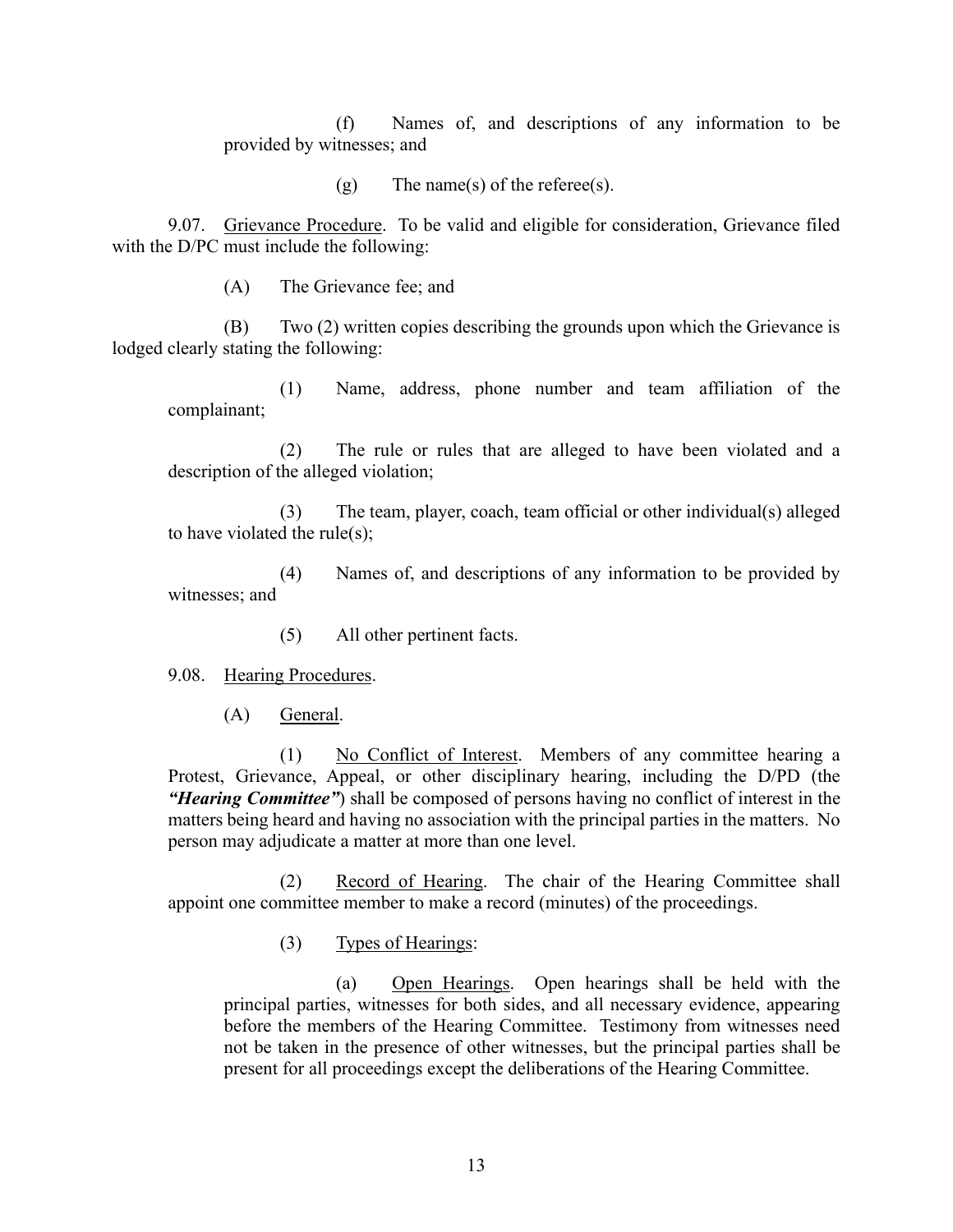(b) Closed Hearings. Closed hearings require that all testimony and evidence (including the rules) be submitted in writing. The committee members on an individual basis may consider testimony and evidence, with a decision by mail or conference call.

(c) Preliminary Decision. Both an open hearing and a closed hearing may be preceded by a Preliminary Decision. A Preliminary Decision is not a separate hearing but is a preliminary step for a hearing. A Preliminary Decision may be rendered upon a review of any information received and any preliminary investigation the chairman deems necessary. If a Preliminary Decision is reached, the party defending the action shall have the right to request a Disciplinary Hearing. After the Chairman receives receipt of a written request for a hearing, the Preliminary Decision is rescinded, and the chair of the Hearing Committee shall promptly schedule a hearing. If the chair receives no request for a Disciplinary Hearing within ten (10) days after the defending party's receipt of the Preliminary Decision, then the Preliminary Decision becomes final and cannot be appealed.

(B) Notification of Hearing. Proper notification of a hearing will be given whenever an open hearing is scheduled.

(1) All parties must receive notification at least seven (7) days prior to the hearing. An individual may waive their right to prior notice in writing prior to the start of any hearing; attendance at the hearing constitutes waiver of any right to prior notice.

(2) Proper notification will be in writing, include all pertinent information relating to the purpose of the hearing, and be sent in compliance with EMWSL notification requirements.

(C) Procedures for Open Hearing. Procedures for conducting open hearings, for creating and preserving a hearing record, and for communicating a decision shall generally follow the relevant guidelines issued from time to time by MassSoccer and USSF (see, e.g., USSF Bylaw 701 and associated guidance).

9.09. Appeal Procedures.

(A) All suspensions, decisions on Protests or Grievances upheld or overruled, or rulings by the D/PC are subject to appeal to the next higher authority. Levels of appeal shall follow the requirements and mandates, including filing deadlines, procedures, and payment of any required Appeal fee, from MassSoccer and USSF (currently, D/PC; then MassSoccer Board of Directors; then USSF National Appeals Committee.

(B) No Preliminary Decision of the D/PC shall be appealable. Instead, the party disputing the Preliminary Decision shall first request a hearing before the D/PC. Only a final decision of the D/PC after a hearing shall be appealable.

# **X. CAUTIONS, SEND OFFS, AND EXPULSIONS**

10.01. Cautions.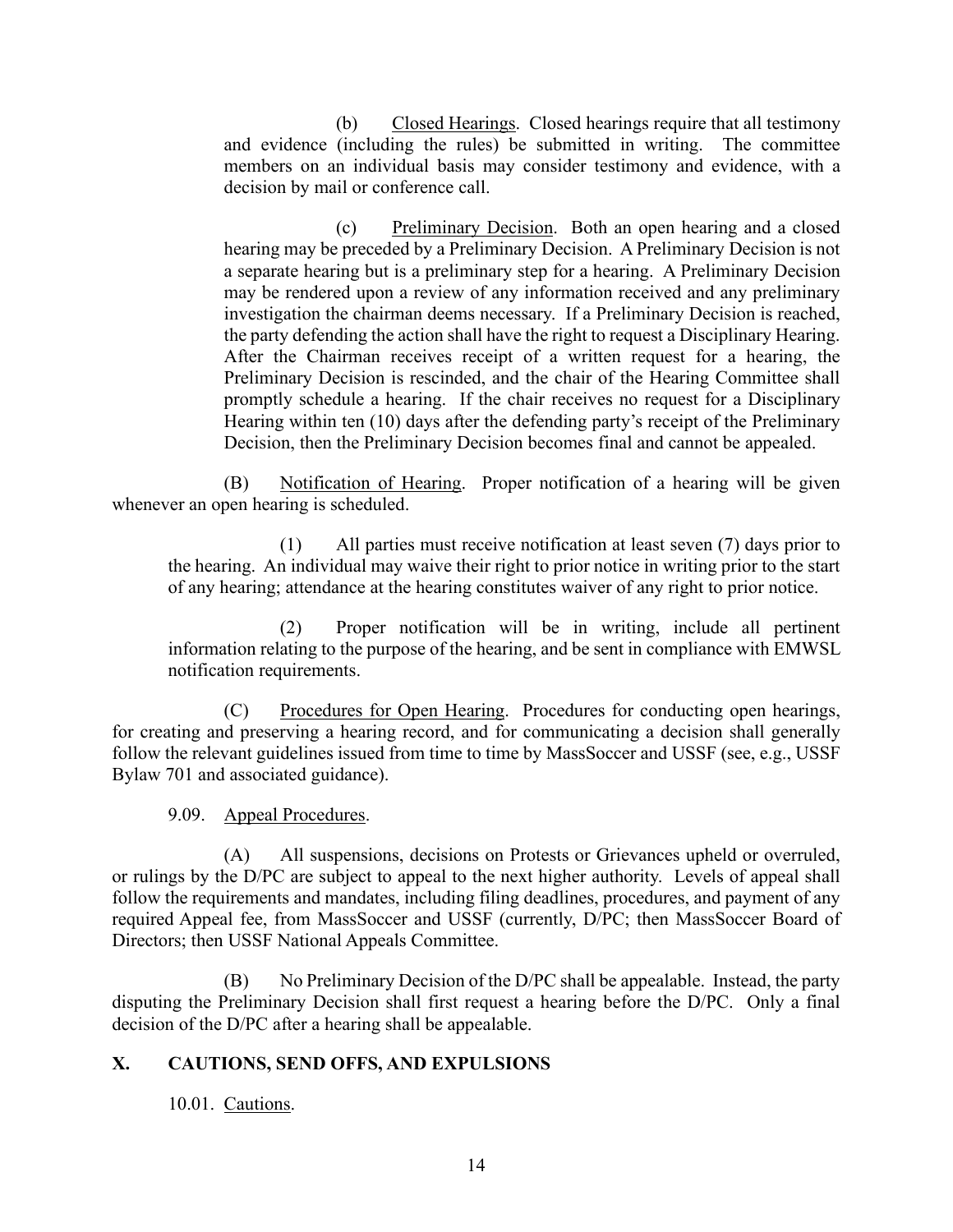(A) Cautions (yellow cards) may be issued by the referee for any reason provided therefor in the Laws.

# 10.02. Sending Off.

(A) Sending off (red cards) may be issued by the referee for any reason provided therefor in the Laws.

(B) Any player, coach or manager sent off from a match (red-carded) must immediately leave the field area and not stay near the field the remainder of the match. In addition, such player, coach, or manager shall be suspended for the team's next following match. Any player, coach or manager sent off from a match who refuses to leave the field area shall be subject to additional fines or punishment as determined by the D/PC.

(C) Any player, coach or manager sent off from two (2) matches in a seasonal year will be fined \$100.00 and suspended until the player or their manager has appeared before the D/PC to justify that player's further participation.

# 10.03. Appeal of Sending Off.

(A) Appealing of a sending off must be submitted in writing by the player, coach or manager to the Vice President (as chair of the D/PC), along with a \$25.00 appeal fee, and received within seventy-two (72) hours of the match date during the fall and spring seasons, and within forty-eight (48) hours of the match date during the summer season. Such appeal shall describe in writing the reasons for the appeal in reasonable detail. The D/PC may also consider materials submitted by the referee, the opposing team, other involved players and any other person, which materials shall be timely shared with the appellant.

(B) The D/PC will promptly consider the appeal and will inform the affected parties of its decision; if the D/PC determines to deny the appeal and uphold the sending off, it will ask whether the sent-off player, coach or manager desires a hearing or whether she will accept the decision of the D/PC without a hearing. If they choose a hearing, such hearing shall be conducted as timely as possible. The decision of the D/PC shall be final.

(C) If a sending-off is successfully appealed, the appeal fee shall be refunded and, in the case of appealing a second sending-off, the D/PC may consider imposing no fine at all or a lesser fine than \$25.00. If an appeal is found to be frivolous and denied, then EMWSL shall retain the appeal fee.

(D) During the pendency of an appeal of a sending-off, the player, coach or manager may continue participate in league play, after serving the one-match suspension described in Rule 10.02(A).

10.04. Additional Punishments. Upon receipt of a referee or other report showing that a player, coach or manager has been guilty of misconduct described in this Rule 10.04, the D/PC shall decide whether to impose only the minimum punishment set forth herein or whether a greater punishment is warranted, which may include further match forfeitures, prohibition from attending future EMWSL matches and activities, and/or additional fines. The D/PC may consider materials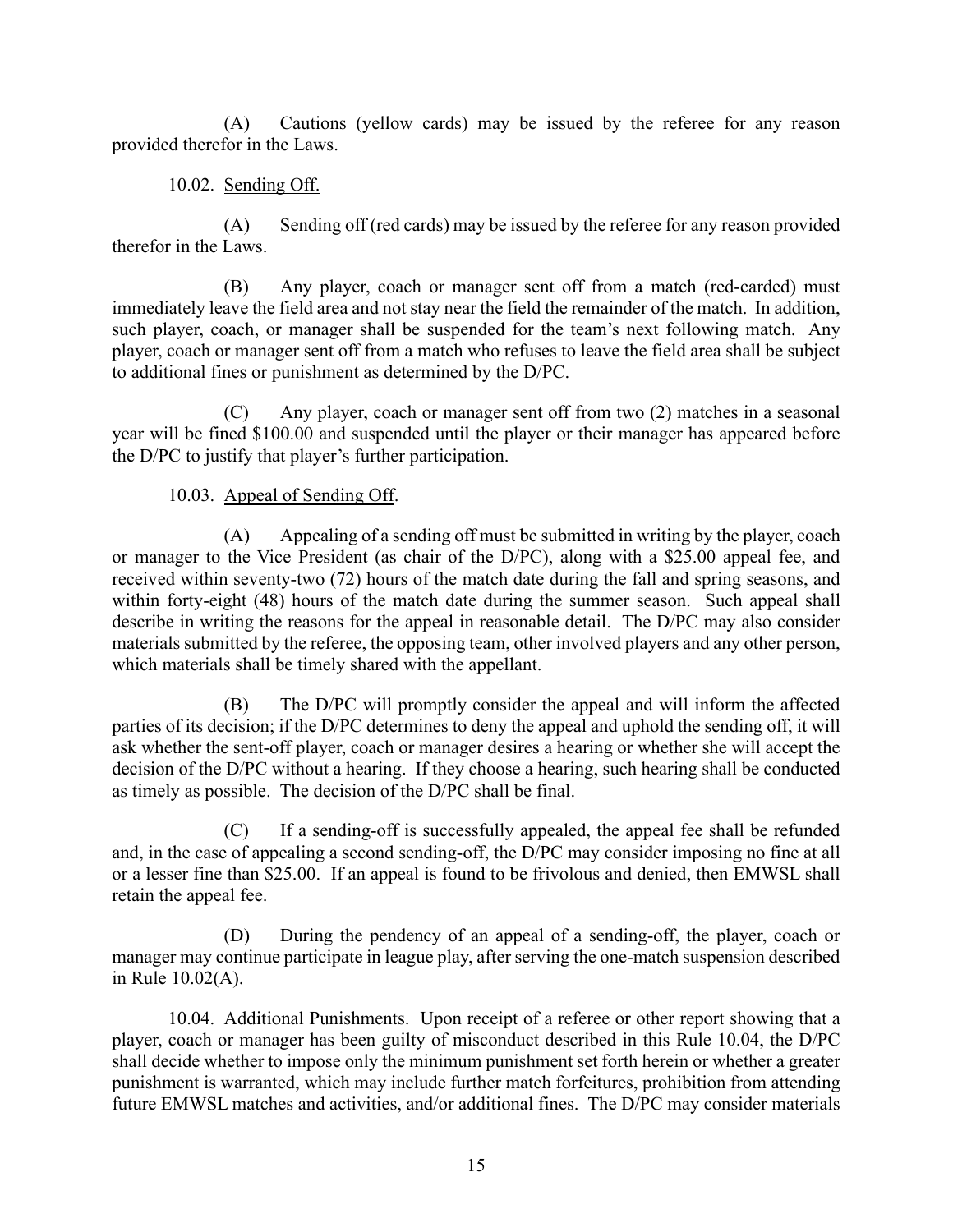submitted by the referee, the opposing team, involved players and any other person. If the D/PC determines that greater punishment should be imposed, the involved player(s) will be notified of that decision and given the option to accept the decision without a hearing. If the involved player(s) chooses a hearing, such hearing shall be conducted as timely as possible. The decision to allow the player to play in any league matches after serving the mandated minimum match suspension, pending the hearing is left to the D/PC whose decision is final and non-appealable. Without limiting the generality of the foregoing:

(A) Conduct found to manifest a clear intent to injure shall carry a minimum suspension of three (3) matches. A second incident of conduct found to manifest a clear intent to injure shall carry a minimum suspension of fifteen (15) matches. A third sending-off for conduct found to manifest a clear intent to injure shall carry a lifetime expulsion from EMWSL;

(B) Flagrant verbal harassment or foul and abusive language shall carry a minimum suspension of one match. A second or subsequent incident of flagrant verbal harassment or foul, offensive, insulting, or abusive language or gestures shall carry a minimum suspension of five (5) matches each; and

(C) Assault of a match official shall carry a mandatory \$100.00 fine and a lifetime expulsion from EMWSL. Assault includes, but is not limited to, hitting, kicking, punching, choking, spitting at or on, grabbing or bodily running into a match official, or attempting any of the foregoing; the act of kicking or throwing any object at the official that could cause injury; or damaging the official's uniform or personal property. The \$100.00 fine will be assessed to the involved team and must be paid prior to the next scheduled EMWSL match to play.

Determinations of the D/PC under this Rule 10.04 involving suspensions or expulsions are appealable only as provided in Rule 9.03.

## **XI. RELIGIOUS HOLIDAYS**

From time to time, the EMWSL match schedule conflicts with the observance of a religious holiday. It has been and remains EMWSL policy to allow any team manager (or their designee) the option of postponing a match where such a religious conflict may exist.

All EMWSL members and team managers are expected to cooperate in assuring that players, coaches, team officials and their families can choose freely, and without pressure, between religious observances and participation in EMWSL activities.

It is expected that a player, coach, or team official who chooses to observe a religious holiday in lieu of playing soccer will not jeopardize their playing time or position on the team in future matches because of such choice.

In requesting a postponement, the opposing team manager and Division Director must be notified as soon as possible before the scheduled match date. Referee schedulers and town field schedulers (where applicable) should also be notified where necessary and appropriate.

The process and time frames for rescheduling and playing the postponed match are as set out in League Rule VIII [Playing the Schedule].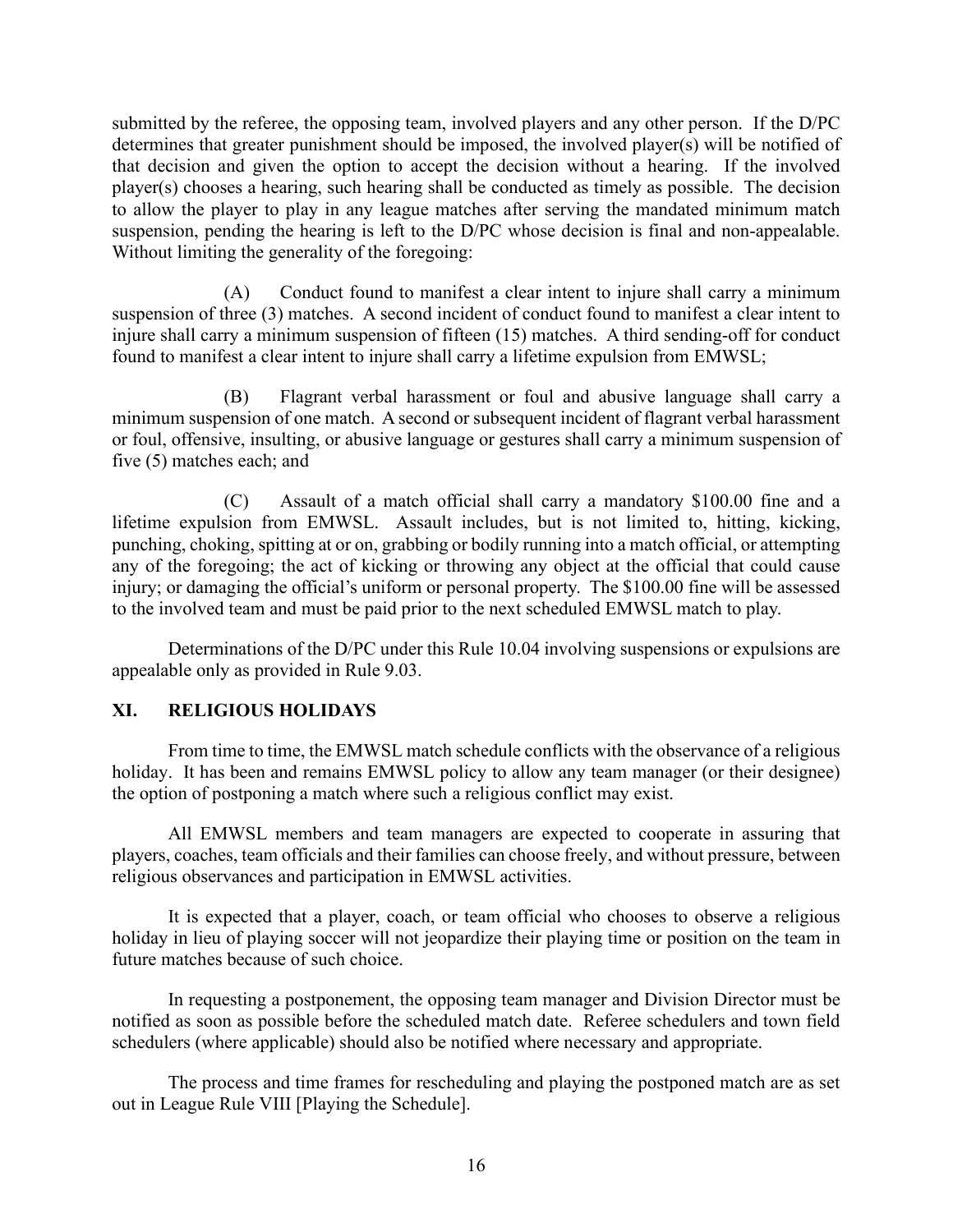#### **XII. GENDER IDENTITY**

EMWSL is a not-for-profit adult sports organization, created to promote women's participation in soccer in a safe environment of friendly competition, free of discrimination based on age, race, creed, religion, sex, national origin, sexual orientation, or gender identity/expression.

EMWSL has no specific policy for transgender athletes and welcomes any player who self-identifies as female to join our community of teams.

#### **XIII. DRONES**

13.01. Commitment. It is the policy of EMWSL to provide an enjoyable and safe environment for its soccer players. Therefore, the use of unmanned aircrafts is prohibited at EMWSL matches, activities or events.

13.02. Definitions.

*"Unmanned Aircraft Systems"* (UAS) means an aircraft that is intended to operate and its associated elements that are operated with no pilot on board, or that can fly autonomously based on pre-programmed flight plans or more complex dynamic automation systems.

*"Event"* means any match, event, meeting, or other activity sponsored, organized, or sanctioned by EMWSL.

#### 13.03. Prohibitions.

(A) The use of any non-approved UAS at any Event is strictly prohibited.

(B) The use of a UAS at an Event may be approved by EMWSL for a specified promotional activity at the Event. Such approval shall extend only to a designated area or areas that are away from players, officials, and spectators and over any field of play or practice.

13.04. Enforcement. Any person violating this Rule XIII shall be immediately removed from the Event by the EMWSL authority managing the Event.

13.05. Modification and Delegation. The Board may amend and waive provisions of this Rule XIII as appropriate on a case-by-case basis and may delegate its authority.

## **XIV. CONCUSSION / RETURN TO PLAY [UNDER CONSTRUCTION…]**

## **XV. INTERPRETATION**

For purposes of these League Rules, (a) the words "include," "includes" and "including" are deemed to be followed by the words "without limitation"; (b) the word "or" is not exclusive; and (c) the words "herein," "hereof," "hereby," "hereto" and "hereunder" refer to this Agreement as a whole. Unless the context otherwise requires, references herein to sections, schedules, and exhibits mean the sections of, and schedules and exhibits attached to, these League Rules. All references to "\$" or "dollars" mean the lawful currency of the United States of America. Whenever